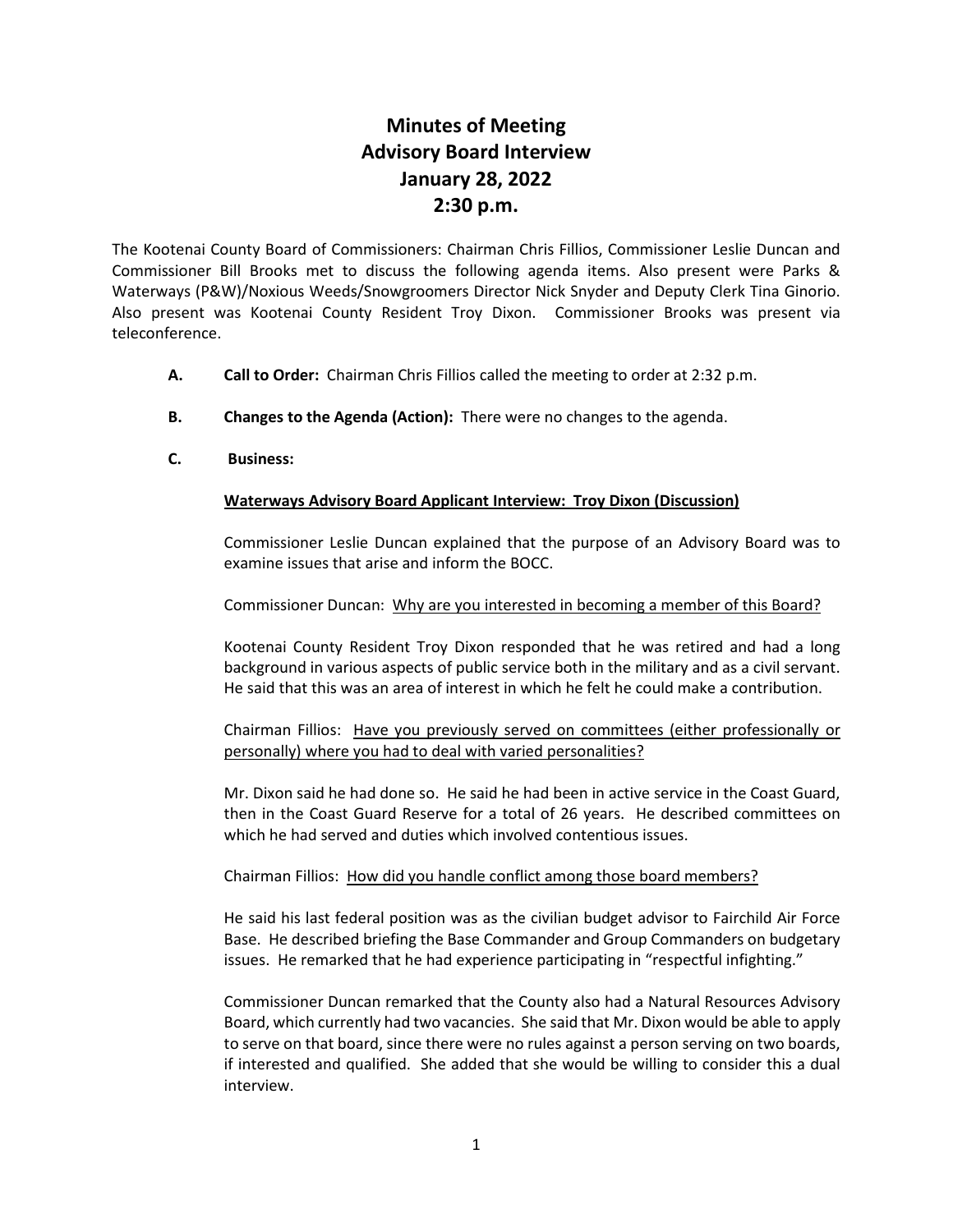Mr. Dixon said he would be interested.

Commissioner Duncan: What do you think is the great challenge or issue this board may be involved with?

He responded that it would be advising on financial matters, public discussions on contentious issues and developing a plan for the future.

Chairman Fillios: Do you own a boat and recreate on County waterways?

He said he did.

Commissioner Duncan: Are you familiar with the locations and number of marine facilities and parks managed by Kootenai County?

Mr. Dixon said he had looked around a bit when he was searching for a marina, but did not feel he knew them well yet.

Chairman Fillios: Do you know how many registered boaters are in the County?

He said he did not. When Commissioner Duncan urged him to guess, he said 50,000.

Commissioner Duncan said there were 20,000.

Commissioner Duncan: Are you aware of the annual economic impact boating has in Kootenai County?

Mr. Dixon commented that he did not know the precise figures, but he assumed it would have to be somewhat substantial.

Commissioner Duncan announced that the economic impact in 2016 was \$89 million, considering both direct and indirect revenues.

Chairman Fillios remarked that Kootenai County leads the state in that regard.

Chairman Fillios: Do you support the implementation of user fees to help pay for costs associated with maintaining public recreation facilities?

He said he definitely did.

Commissioner Duncan: Do you support increasing the County Parks Levy Rate to assist with maintaining and improving local parks and marine facilities?

He said he did.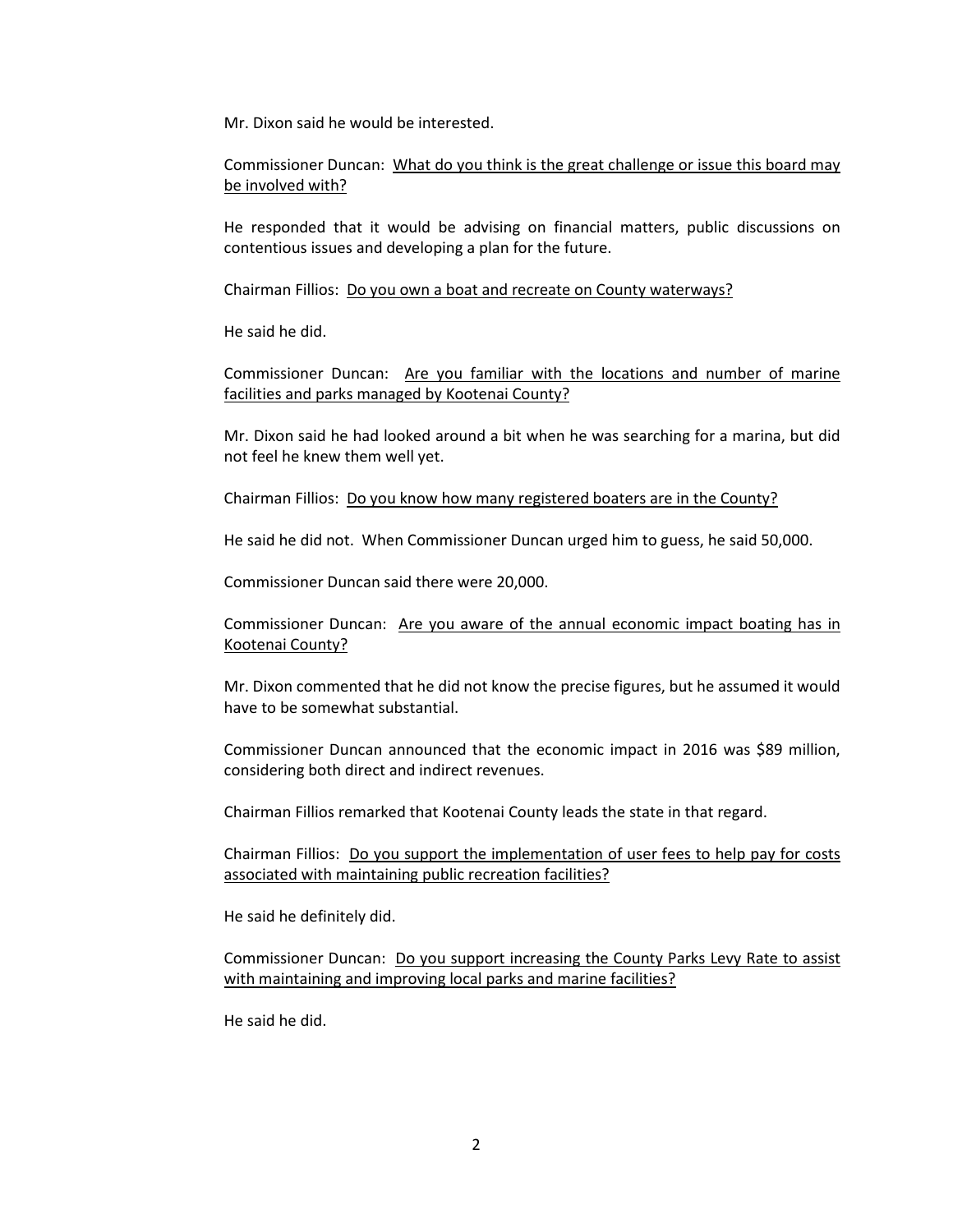Chairman Fillios: What do you think the greatest challenge is facing Kootenai County in managing recreational boating?

Mr. Dixon commented that he felt it would be having the necessary staff to do the work across such a big county.

Commissioner Duncan: Are you familiar with County Waterways Ordinances and state boating laws?

He said he was somewhat familiar with state boating laws because he recreated on the water. He remarked that he would study them further if he was selected for the board. He added that much of his service had been related to different bodies of water.

Commissioner Duncan: Do you believe our local and state boating rules are adequate or are more rules needed?

Mr. Dixon indicated that he was not sufficiently familiar with them yet to offer an opinion.

Chairman Fillios: Do you believe there is adequate marine law enforcement presence on our waterways or is more law enforcement needed?

Mr. Dixon said that he had been on Lake Coeur d'Alene and had been aware of the presence of marine law enforcement. He commented that remaining in the public's eye was probably half the job; as long as people know that someone could pull up next to their boats at any time, they behave more carefully.

Commissioner Duncan asked Mr. Dixon to consider the balance of power between people who own property on the waterways and the public's right of use, as defined by the State. She asked which side he felt should receive more consideration or if it should be equal.

Mr. Dixon remarked that he had a friend who owned property on Lake Coeur d'Alene and had some idea of the sort of issues that might arise. He acknowledged that it was a complicated topic.

Commissioner Duncan told Mr. Dixon that they would notify him soon about the result of the interview. She added that an official announcement would be made on February 8, 2022.

#### **Waterways Advisory Board Applicant Review**

Commissioner Duncan moved that the Board enter Executive Session pursuant to Idaho Code §74- 206(1)(a). Commissioner Brooks seconded the motion. There being no further discussion, Deputy Clerk Ginorio called the roll:

| <b>Commissioner Brooks:</b> | Aye |
|-----------------------------|-----|
| <b>Commissioner Duncan:</b> | Ave |
| <b>Chairman Fillios:</b>    | Aye |
| The motion carried.         |     |